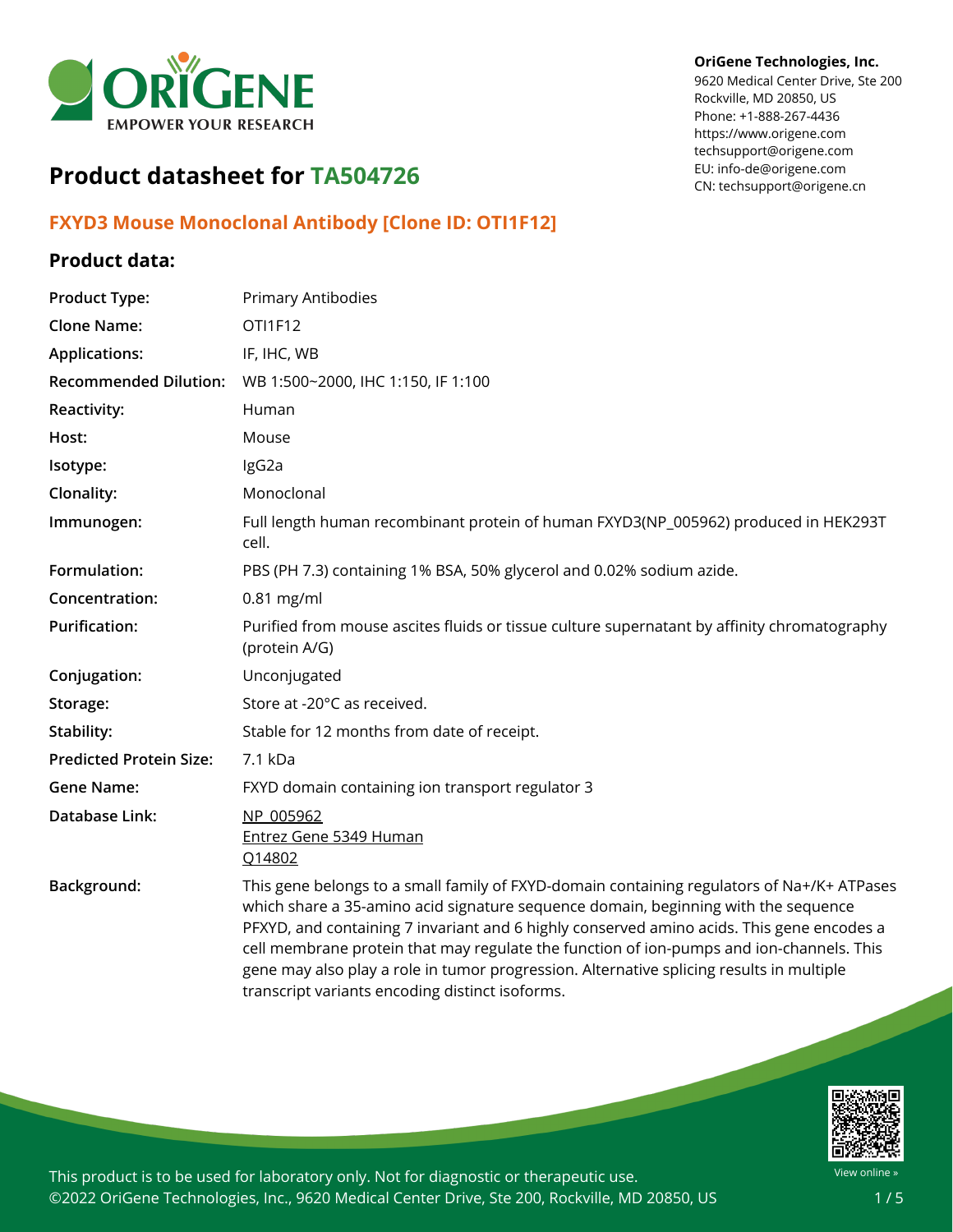#### ORIGENE **FXYD3 Mouse Monoclonal Antibody [Clone ID: OTI1F12] – TA504726**

**Synonyms:** MAT8; PLML

**Protein Families:** Ion Channels: Other, Transmembrane

## **Product images:**



HEK293T cells were transfected with the pCMV6- ENTRY control (Left lane) or pCMV6-ENTRY FXYD3 ([RC213945], Right lane) cDNA for 48 hrs and lysed. Equivalent amounts of cell lysates (5 ug per lane) were separated by SDS-PAGE and immunoblotted with anti-FXYD3. Positive lysates [LY416954] (100ug) and [LC416954] (20ug) can be purchased separately from OriGene.

Western blot analysis of extracts (35ug) from 9 different cell lines by usin g anti-FXYD3 monoclonal antibody (HepG2: human; HeLa: human; SVT2: mouse; A549: human; COS7: monkey; Jurkat: human; MDCK: canine; PC12: rat; MCF7: human).

Immunohistochemical staining of paraffinembedded Human colon tissue within the normal limits using anti-FXYD3 mouse monoclonal antibody. (Heat-induced epitope retrieval by 10mM citric buffer, pH6.0, 100°C for 10min, TA504726)

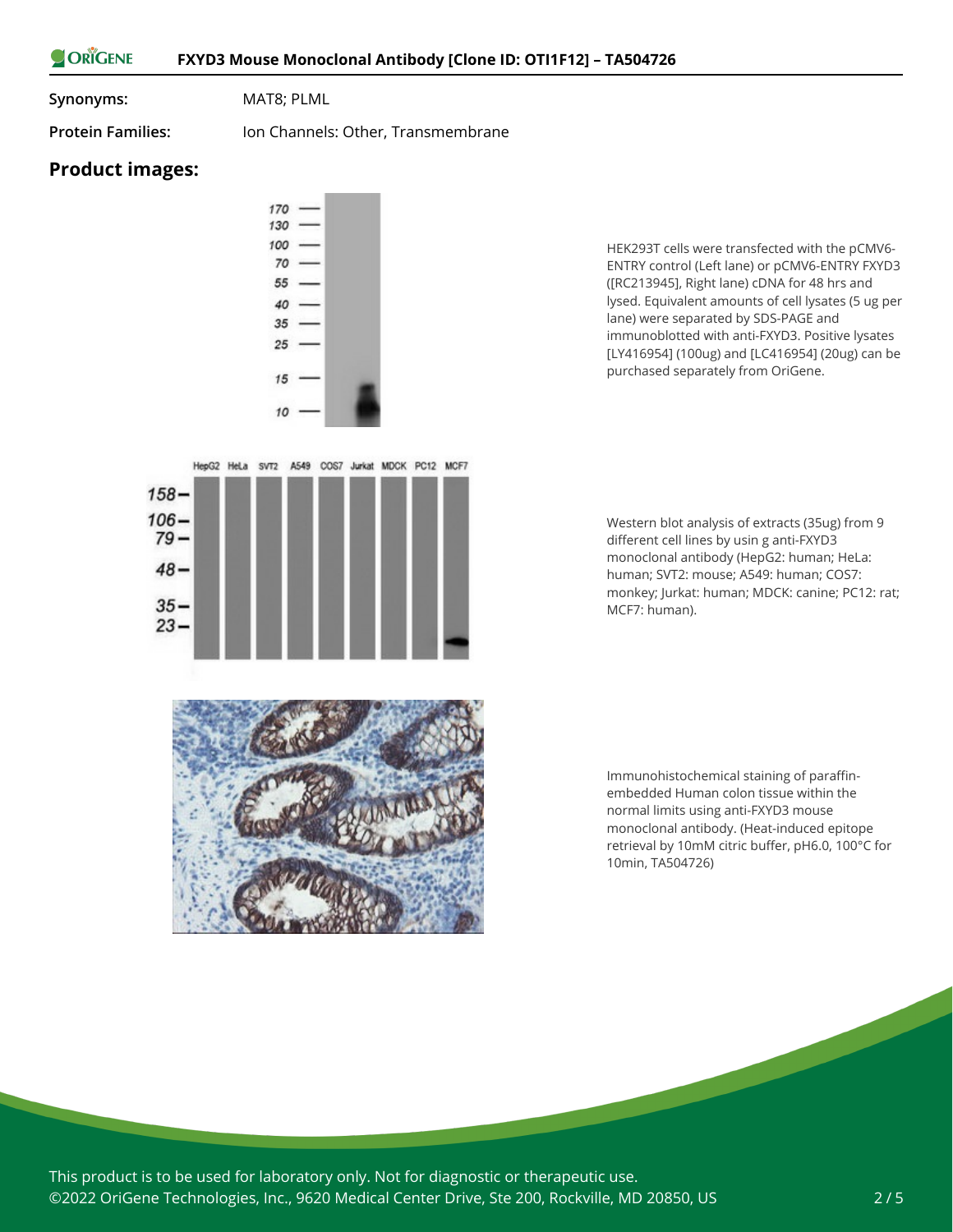ORIGENE



Immunohistochemical staining of paraffinembedded Carcinoma of Human lung tissue using anti-FXYD3 mouse monoclonal antibody. (Heat-induced epitope retrieval by 10mM citric buffer, pH6.0, 100°C for 10min, TA504726)

Immunohistochemical staining of paraffinembedded Adenocarcinoma of Human ovary tissue using anti-FXYD3 mouse monoclonal antibody. (Heat-induced epitope retrieval by 10mM citric buffer, pH6.0, 100°C for 10min, TA504726)

Immunohistochemical staining of paraffinembedded Human endometrium tissue within the normal limits using anti-FXYD3 mouse monoclonal antibody. (Heat-induced epitope retrieval by 10mM citric buffer, pH6.0, 100°C for 10min, TA504726)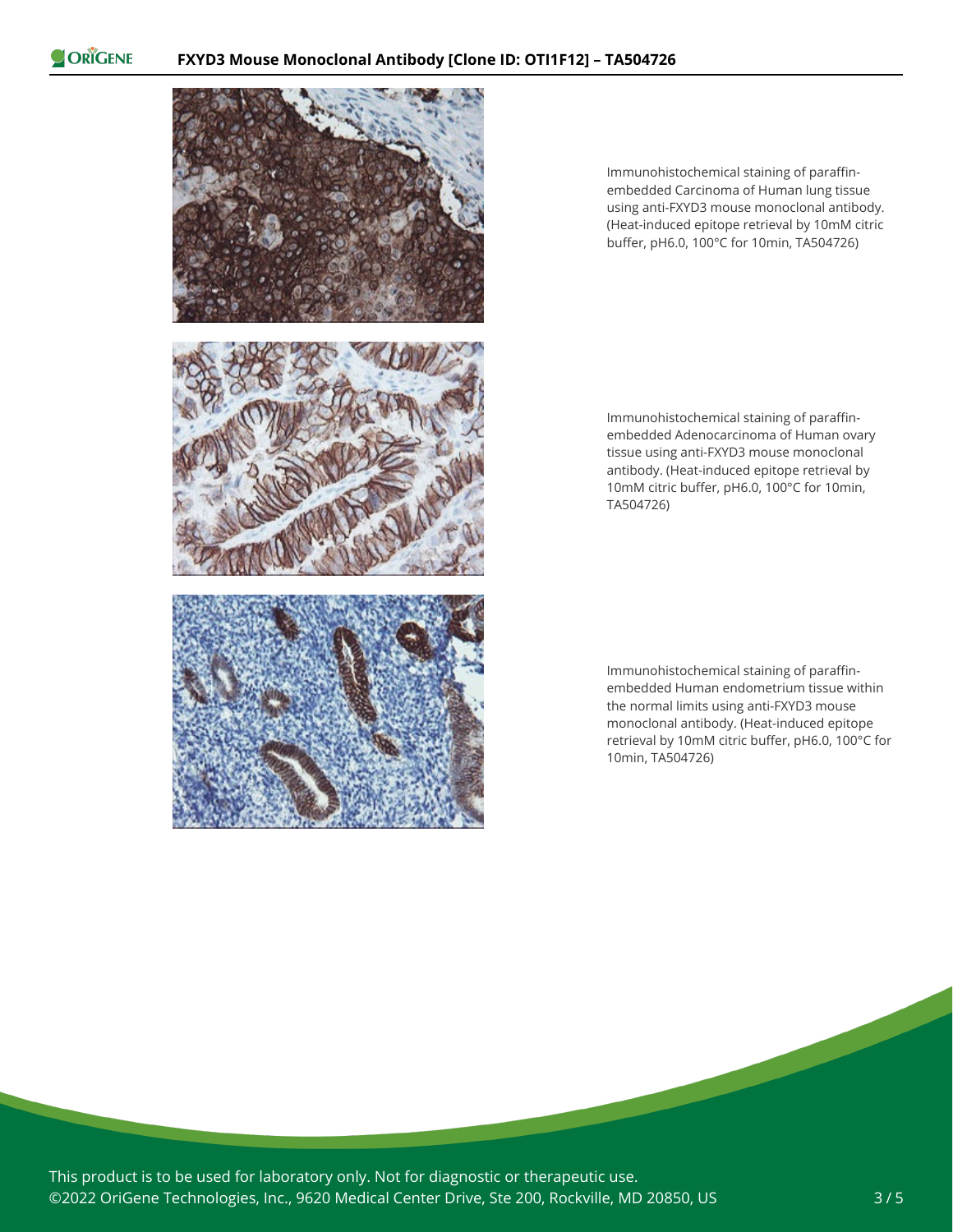ORIGENE



Immunohistochemical staining of paraffinembedded Adenocarcinoma of Human endometrium tissue using anti-FXYD3 mouse monoclonal antibody. (Heat-induced epitope retrieval by 10mM citric buffer, pH6.0, 100°C for 10min, TA504726)

Immunohistochemical staining of paraffinembedded Human prostate tissue within the normal limits using anti-FXYD3 mouse monoclonal antibody. (Heat-induced epitope retrieval by 10mM citric buffer, pH6.0, 100°C for 10min, TA504726)

Immunohistochemical staining of paraffinembedded Carcinoma of Human prostate tissue using anti-FXYD3 mouse monoclonal antibody. (Heat-induced epitope retrieval by 10mM citric buffer, pH6.0, 100°C for 10min, TA504726)